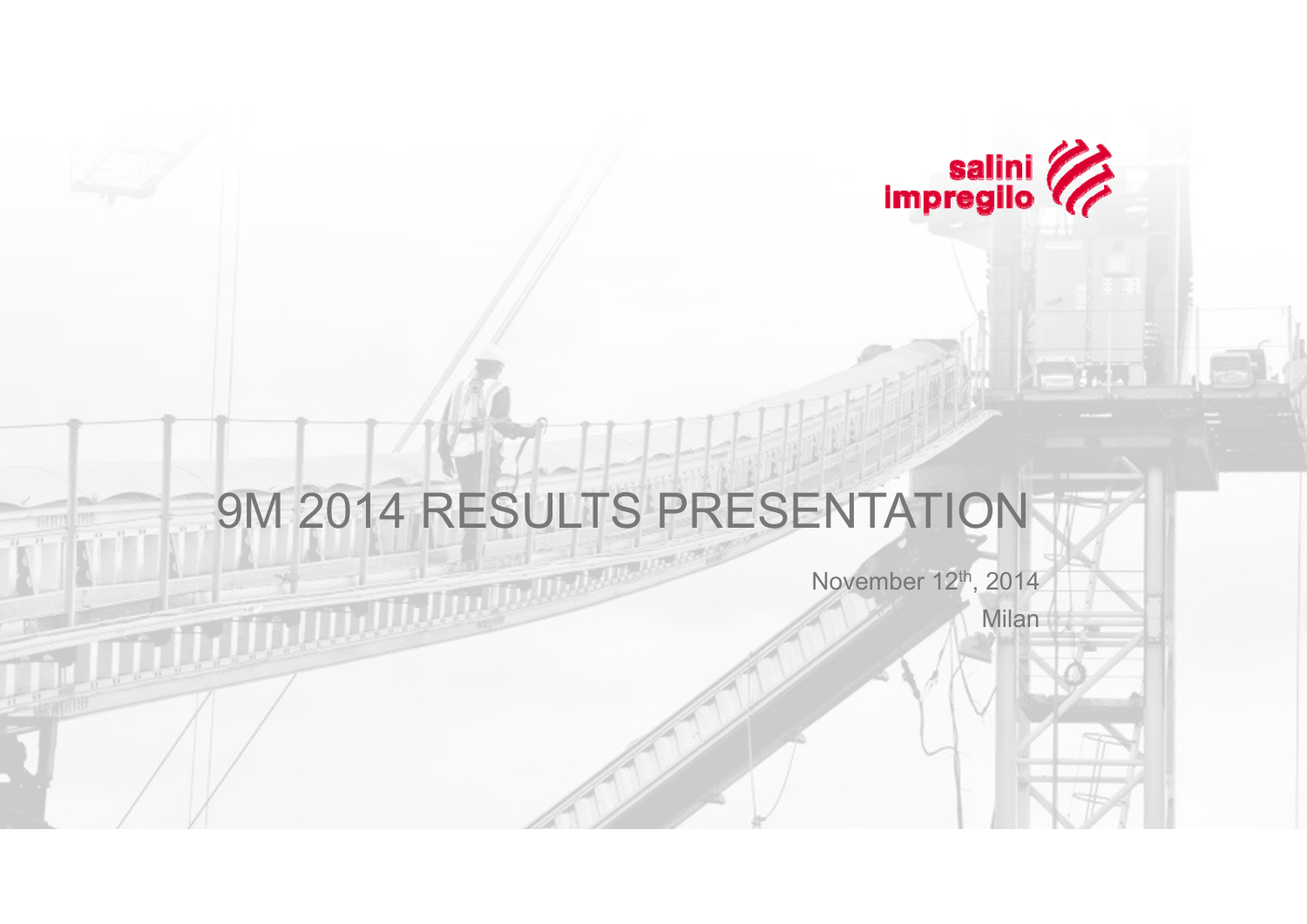

■ **Highlights**

**Pietro Salini**

■ **Financial Performance**

■ **Update on Main Events** 

■ **2014 Guidance**

**Massimo Ferrari**

**Massimo Ferrari**

**Pietro Salini**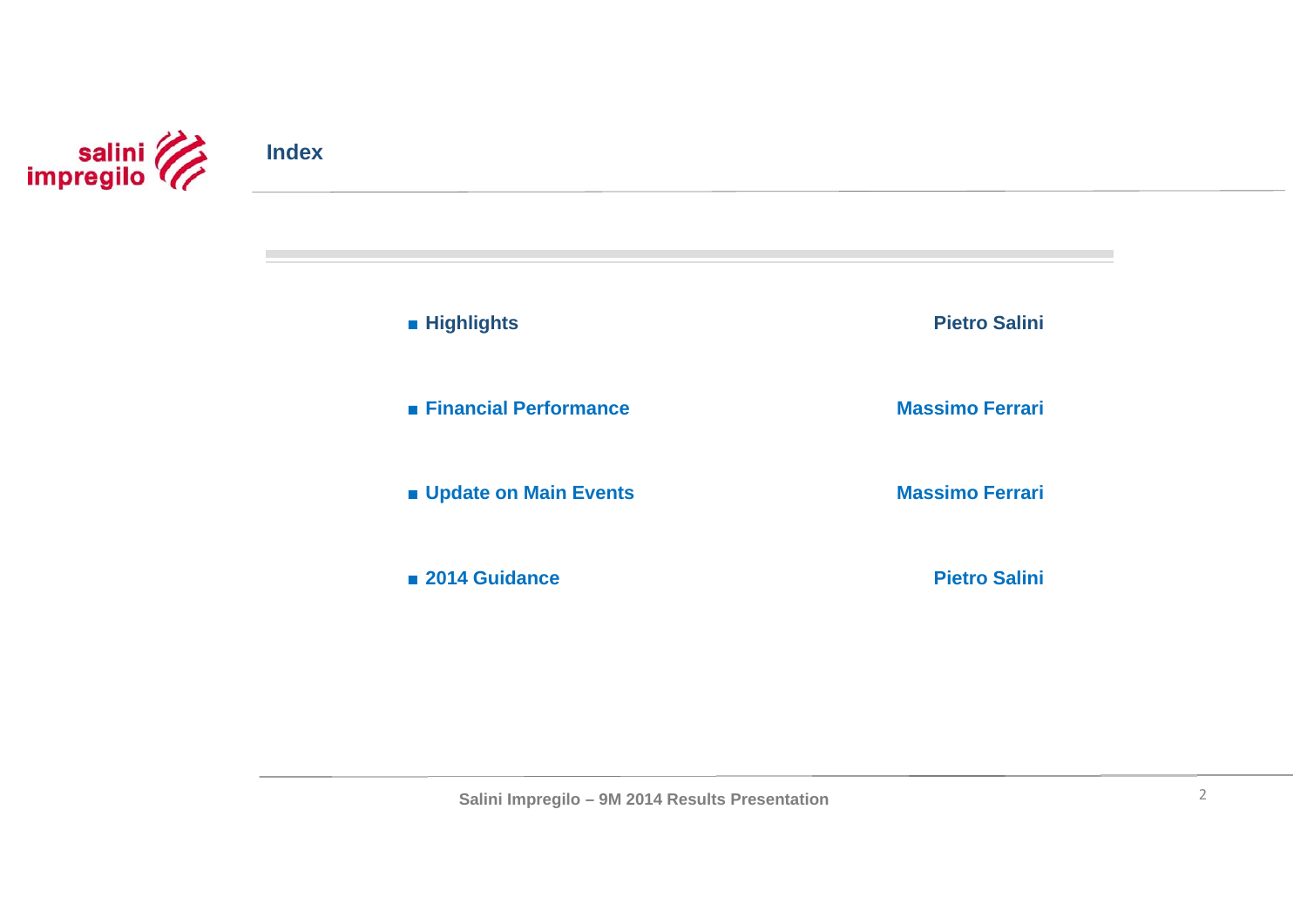

**growth**

**under control**

## **9M Highlights**

**ON TRACK TO ACHIEVE 2014 TARGETS AND THE BUSINESS PLAN**

- **€ mn September**  ■ **Backlog of €28.7bn 30th 2014**■ **New construction orders of €2.9bn, plus additional order of** 2014 **3,088 Revenues Sep 30th 2014 €0.6bn received post 30-Sep-2014 Solid operational**   $30<sup>th</sup>$ ■ **€2.3bn Orders pipeline where the Company is the best offeror 182 EBIT**■ Solid revenues growth: +7% YoY **Sep Strong trend in Profitability**  ■ **EBIT Margin 5.9% (411) NFP** ■ Gross debt improvement since 2013 year end **Financial structure** ■ **Net financial position influenced by Net working capital** 
	- **seasonality, improvement expected by year end**
	- *€***0.3bn advances to be received on existing contracts and additional €0.3bn linked to best offeror pipeline**
	- Synergies program fully on track
	- **2014 targets confirmed**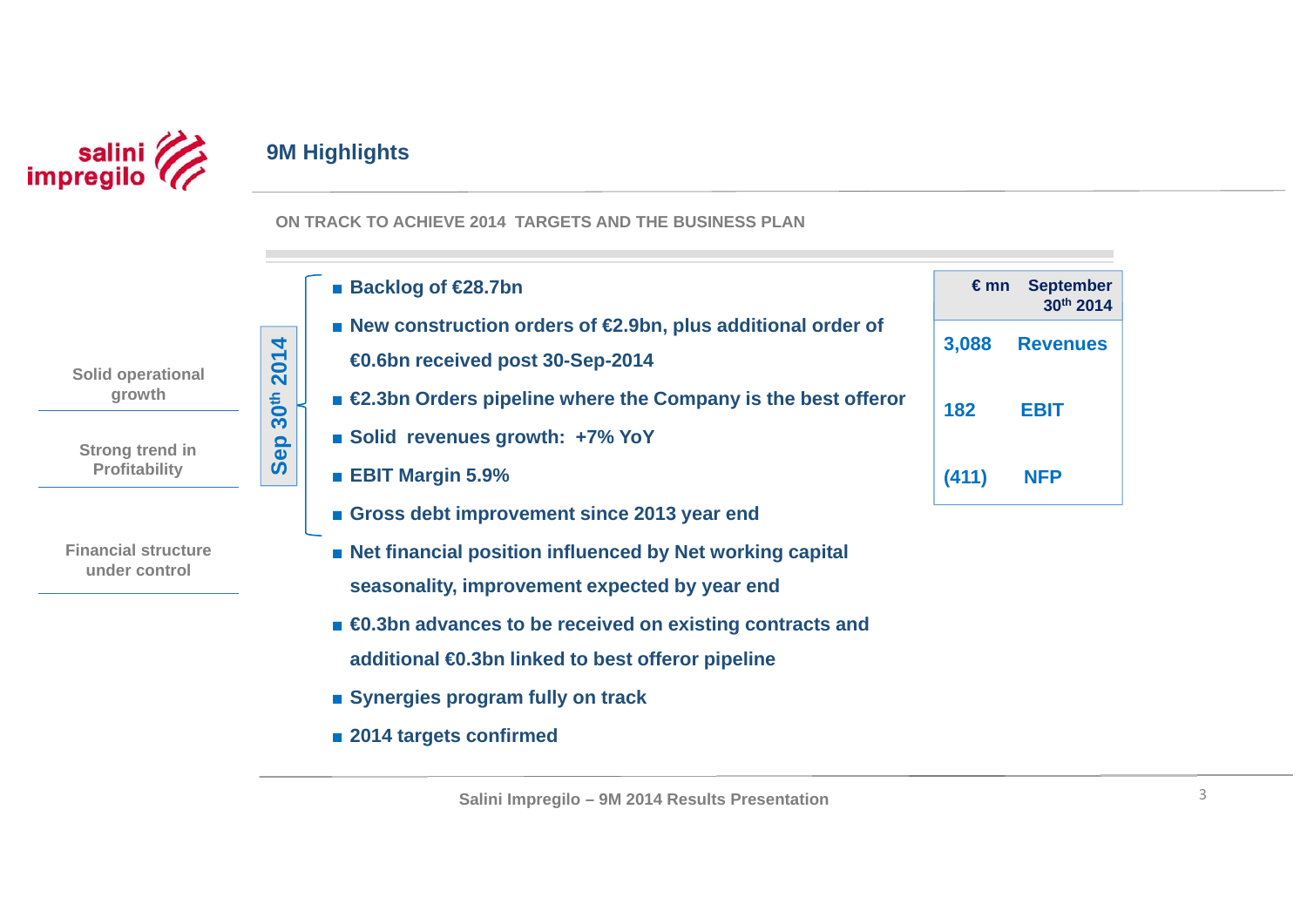

## **New Orders and Backlog Evolution**

#### **CONTINUOUS SUCCESSES IN COMMERCIAL ACTIVITY (BOTH ON AWARDED AND BEST OFFER CONTRACTS) GIVE CONFIDENCE ON YEAR-END TARGETS**

**New orders as at Sep 30th 2014 € 3.5 bn**

**Total Backlog of €28.7bn**

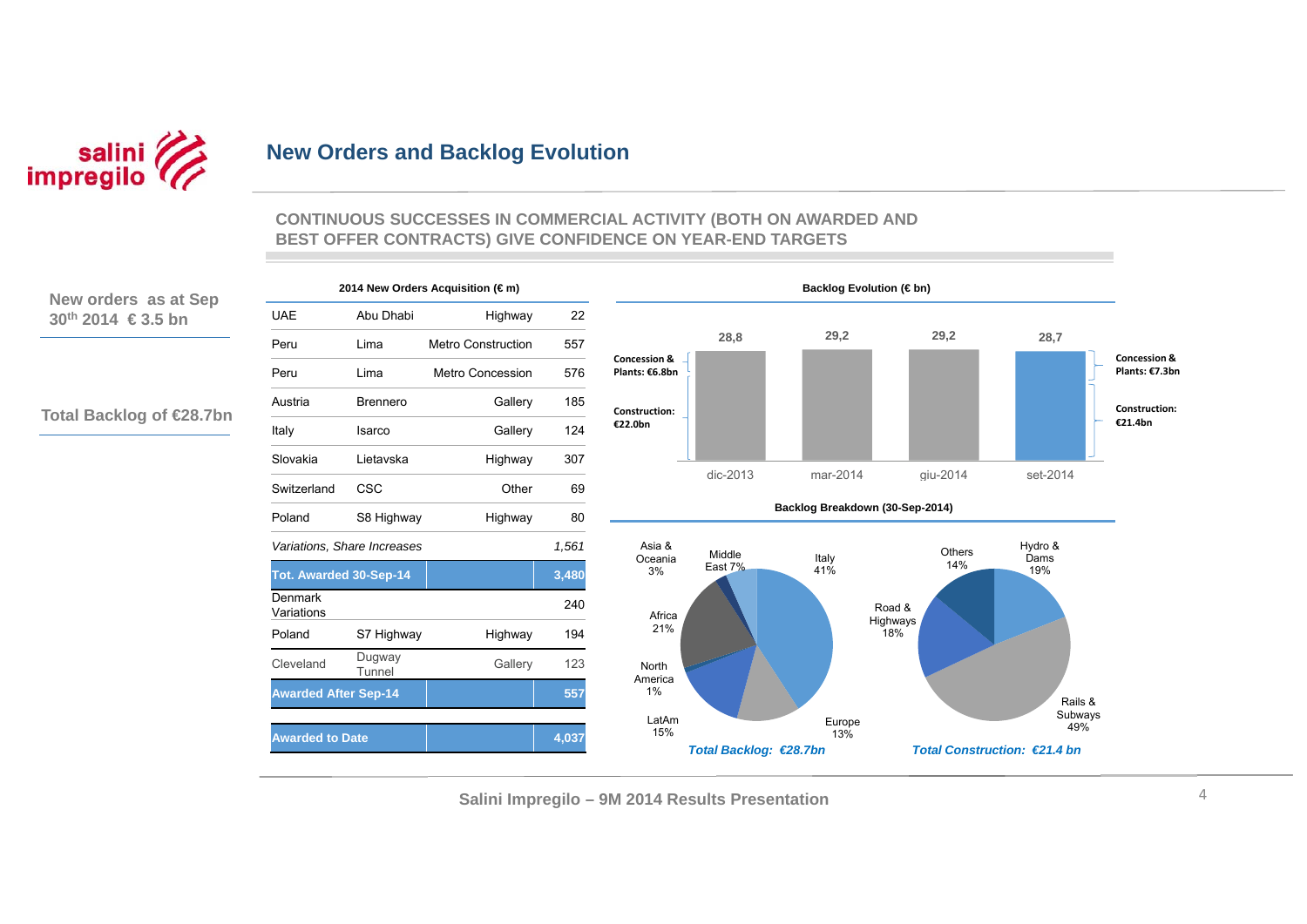

## **2014YTD Key Operational Highlights**

**THE GROUP BIDS ARE CURRENTLY NAMED "BEST OFFER" IN 5 PROJECTS WORTH A TOTAL OF €2.3BN ADDITIONAL OPPORTUNITIES FOR €3.8BN ARE CURRENTLY IN THE PIPELINE**

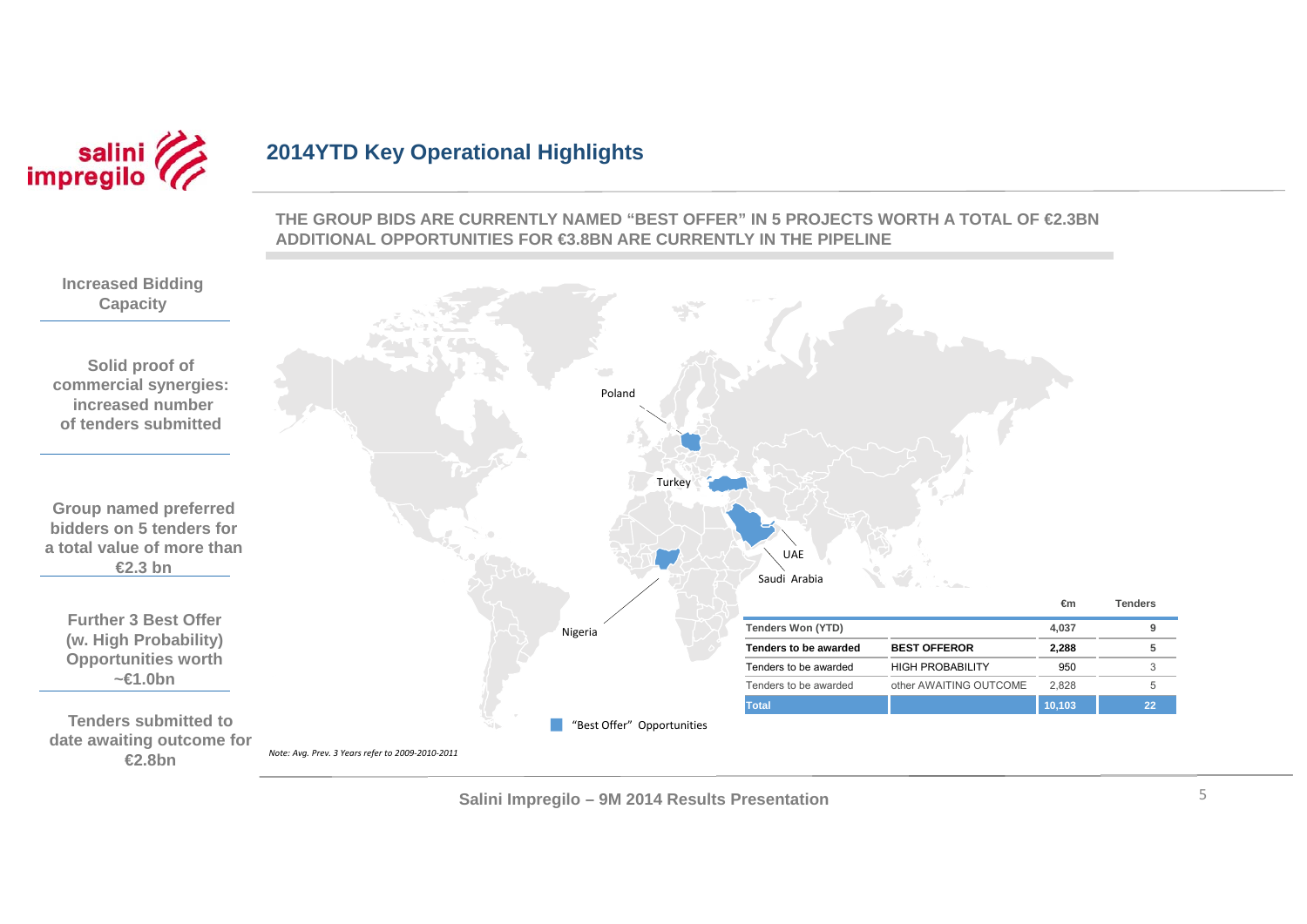

■ **Highlights**

■ **Financial Performance**

■ **Update on Main Events** 

■ **2014 Guidance**

**Pietro Salini**

**Massimo Ferrari**

**Massimo Ferrari**

**Pietro Salini**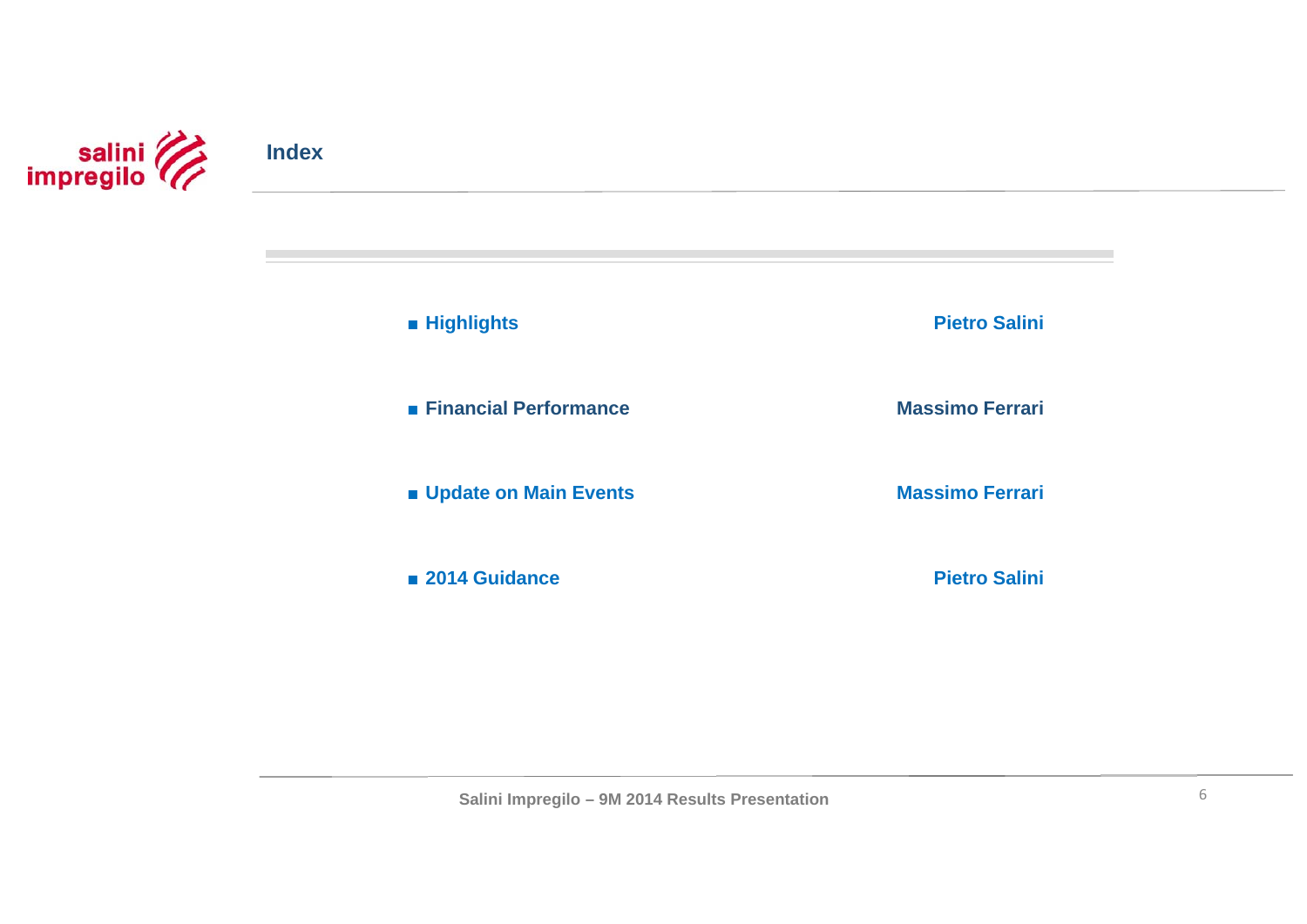

## **Key Financial Highlights: Focus on Revenues & Profitability**

#### **9M RESULTS CONFIRMS GROWTH. EARNINGS & EBIT MARGIN ABOVE 2014 TARGETS**



*Note: 2013 Figures restated and aggregated for comparative reasons. Different from statutory accounts*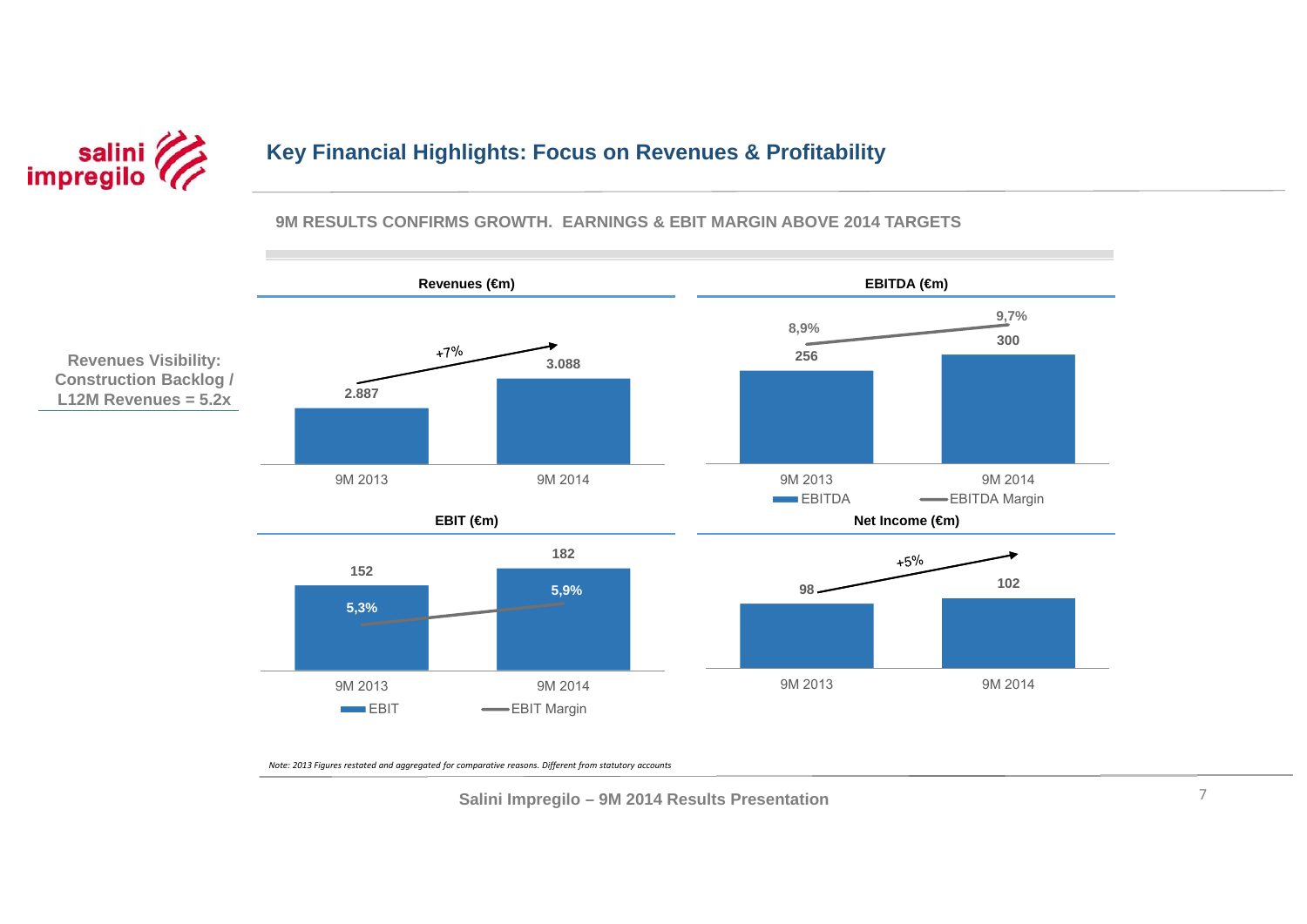

## **Key Financial Highlights: Capital Structure**

**NET FINANCIAL POSITION INFLUENCED BY NET WORKING CAPITAL SEASONALITY, IMPROVEMENT EXPECTED.**

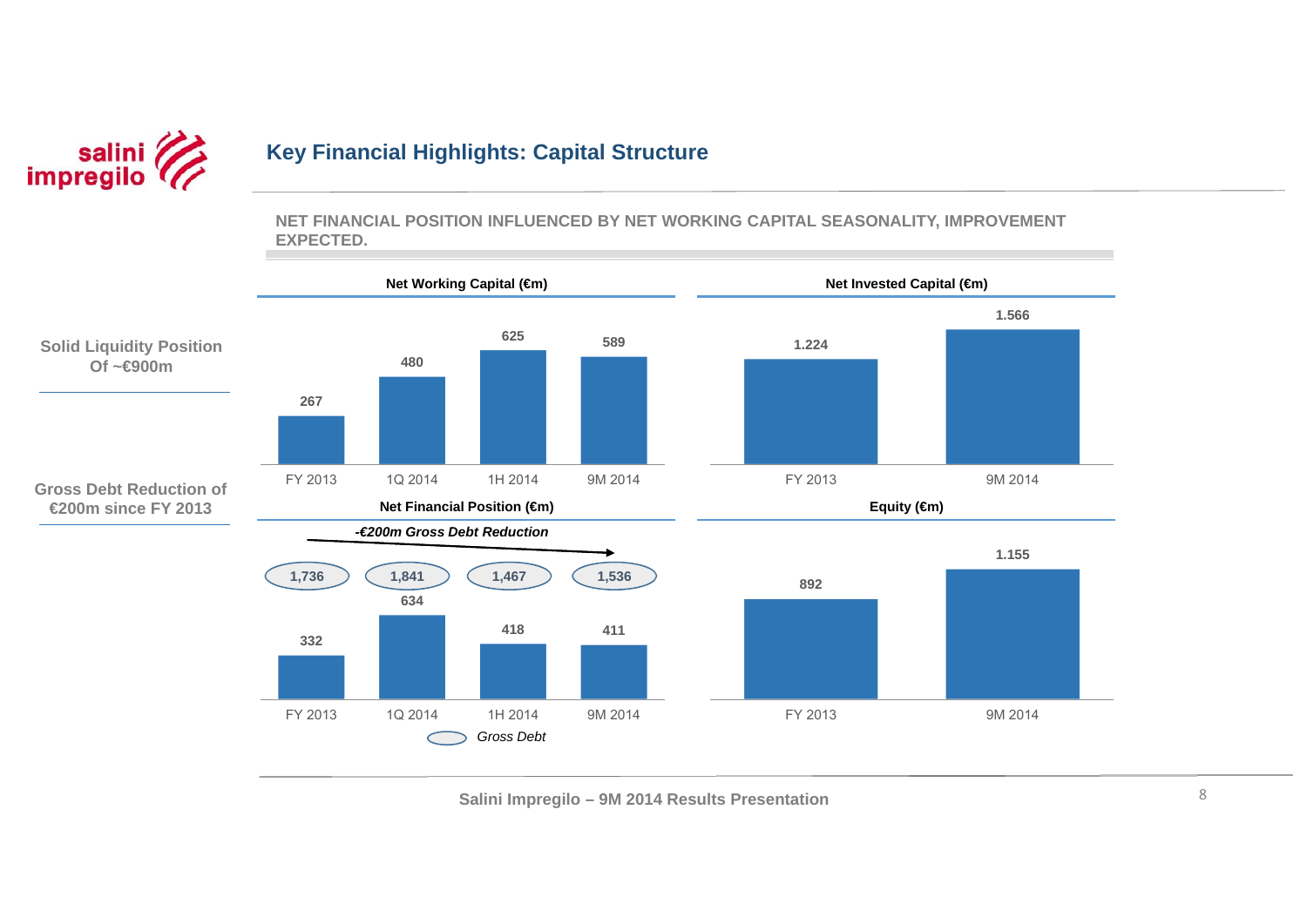

## **Key Financial Highlights: Cash Flow**

After September 30, ca €30mn cashed in from the advances of contracts

**€0.3bn advances to be received on existing contracts and additional €0.3bn linked to best offer opportunity pipeline**

Management and optimization of the cash conversion cycle confirms historical trend of **working capital reduction in in Q4**

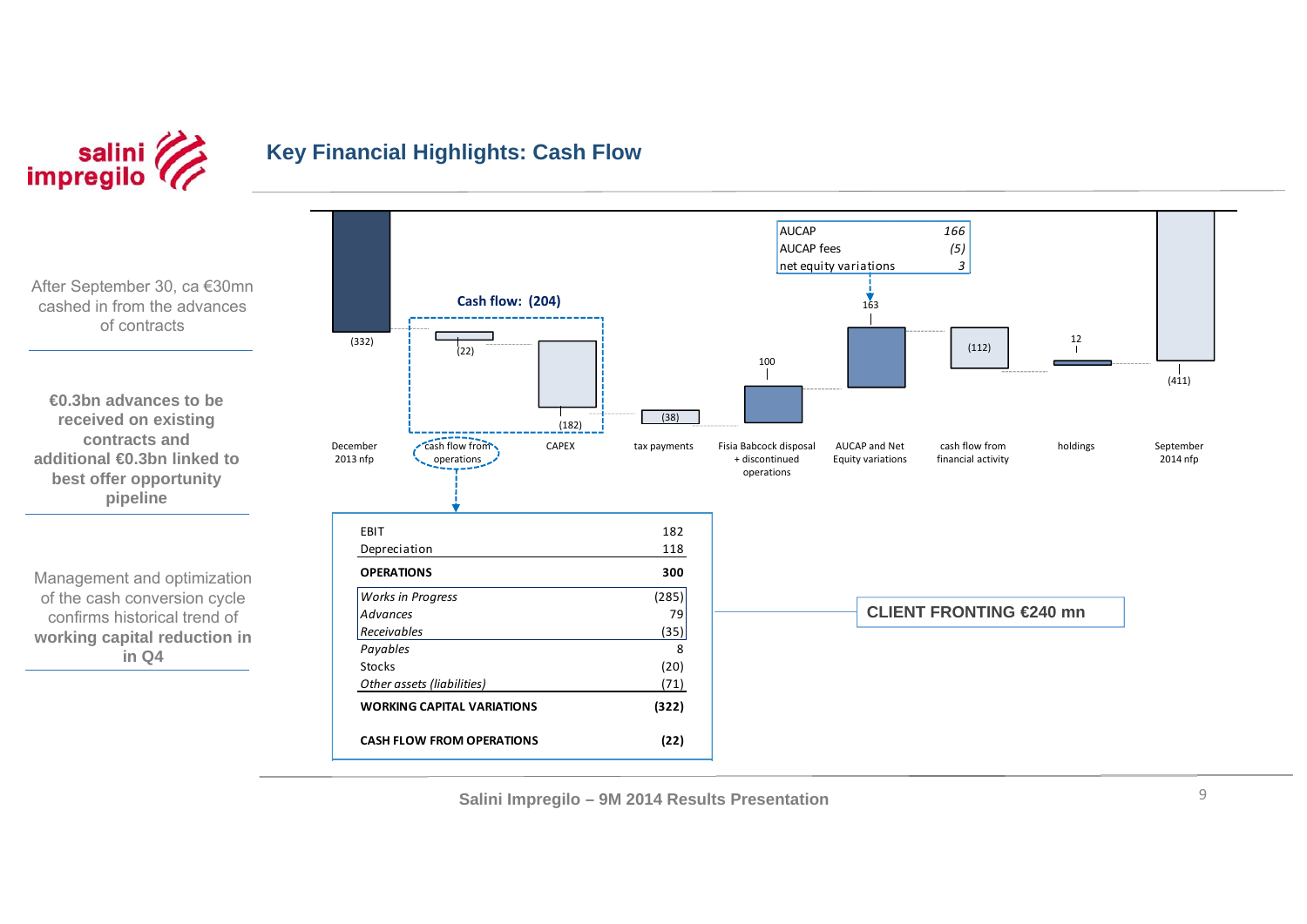

■ **Highlights**

■ **Financial Performance**

■ **Update on Main Events** 

■ **2014 Guidance**

**Pietro Salini**

**Massimo Ferrari**

**Massimo Ferrari**

**Pietro Salini**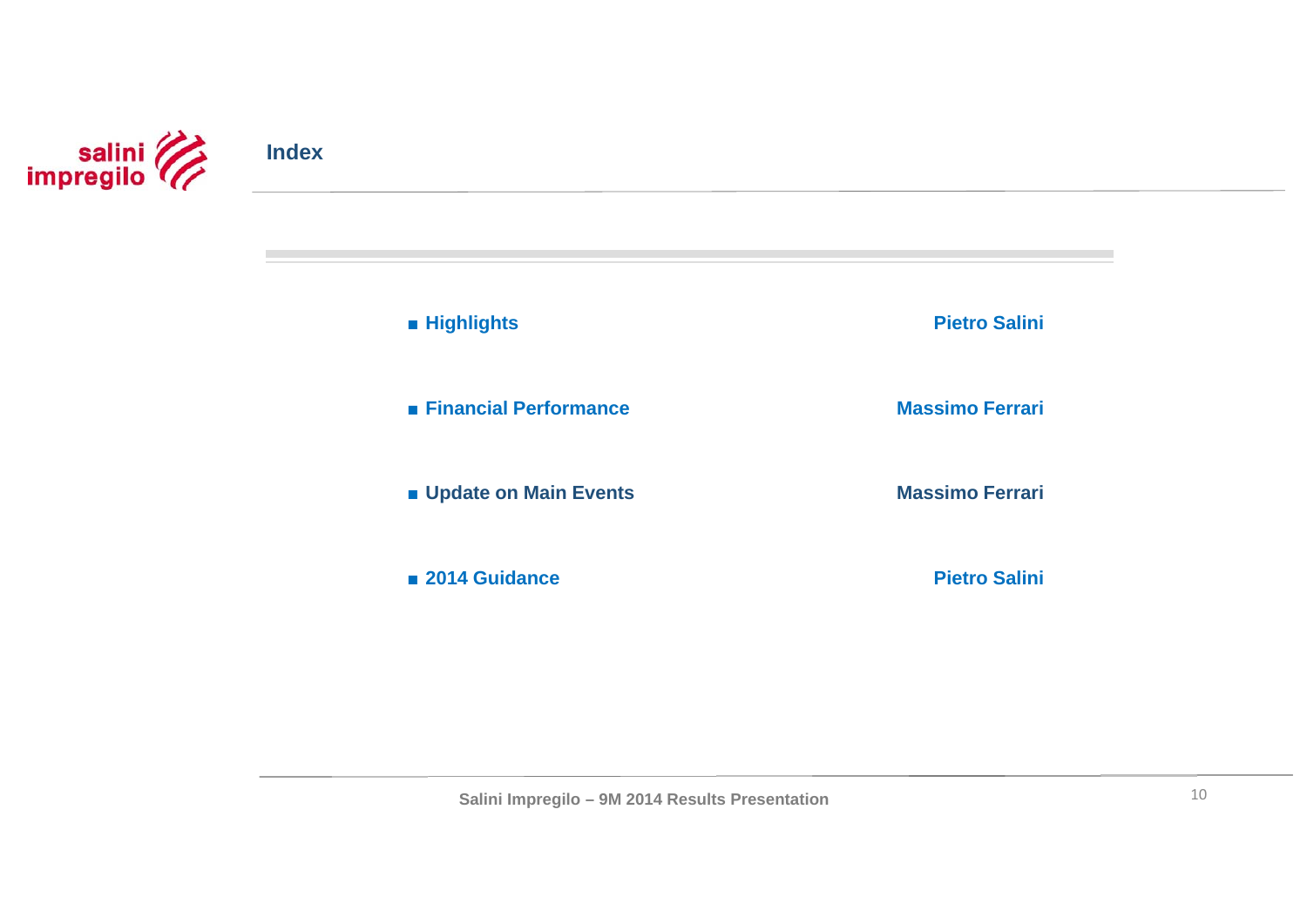

## **Update on Main Events**

| <b>FOREX</b>     | Impact from FX limited despite high volatility in the FX market. This is due to the naturally hedged position<br>a.<br>of the Company:<br>Large contracts are priced in strong currency (EUR or USD) for a high portion<br><b>COL</b><br>The portion priced in local currency is hedged by local costs (labour and certain input costs)<br>п<br>The exceptional events of Venezuela already accounted in 1H 2014<br>ш               |
|------------------|-------------------------------------------------------------------------------------------------------------------------------------------------------------------------------------------------------------------------------------------------------------------------------------------------------------------------------------------------------------------------------------------------------------------------------------|
| <b>SYNERGIES</b> | ■ Synergies program fully on track                                                                                                                                                                                                                                                                                                                                                                                                  |
| <b>BUY BACK</b>  | ■ On 6th of October the Company has started own share buy-back program, as per Ordinary Shareholders<br>meeting resolution dated 19th of September 2014<br>From program commencement up to 31st of October 2014 Salini Impregilo has purchased n. 3.104.377<br>ordinary own shares, equal to 0,631% of ordinary capital, at an average price of $\in$ 2,4729 per share,<br>for a total equivalent value of $\epsilon$ 7,67 million. |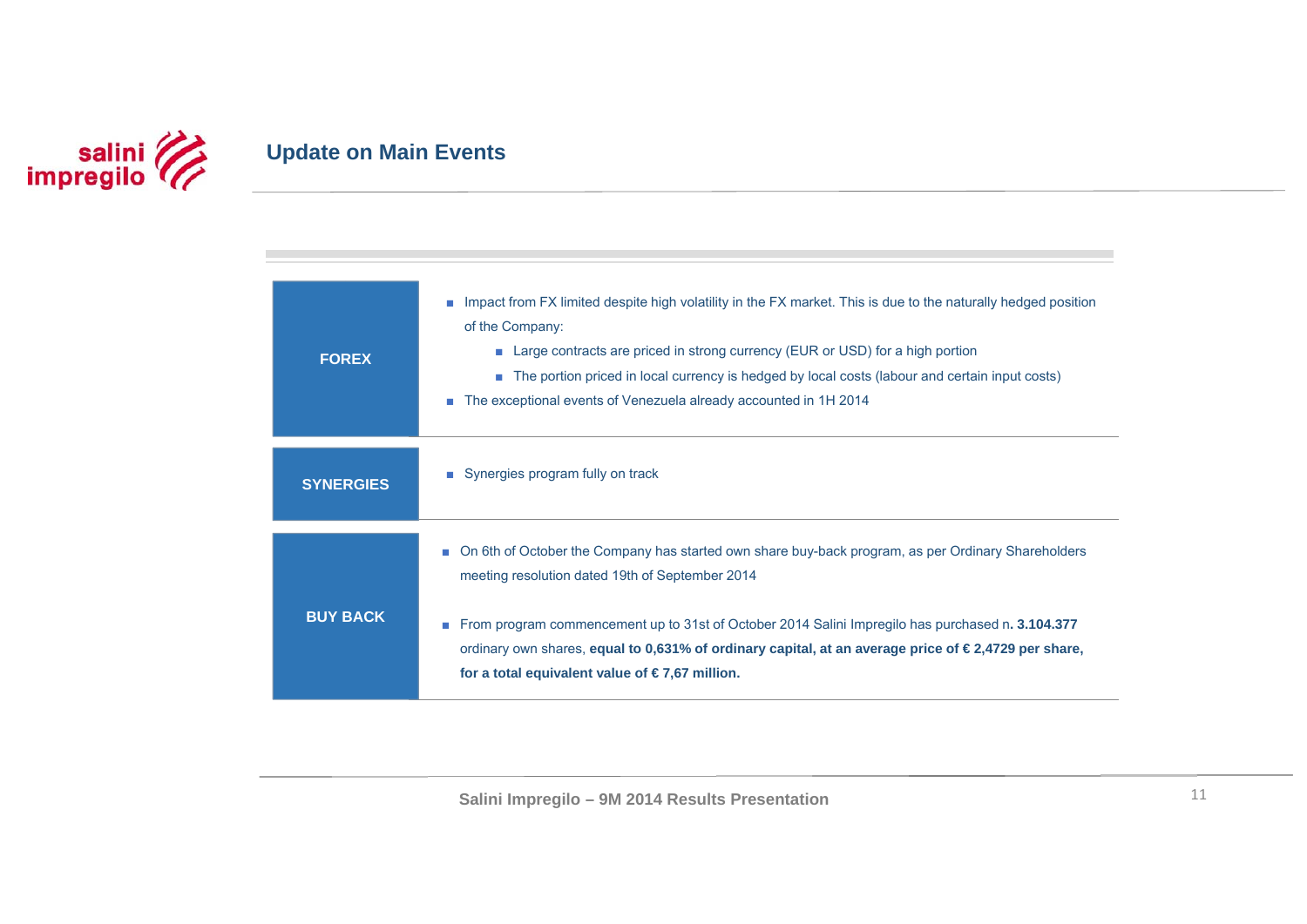

■ **Highlights**

■ **Financial Performance**

■ **Update on Main Events** 

■ **2014 Guidance**

**Pietro Salini**

**Massimo Ferrari**

**Massimo Ferrari**

**Pietro Salini**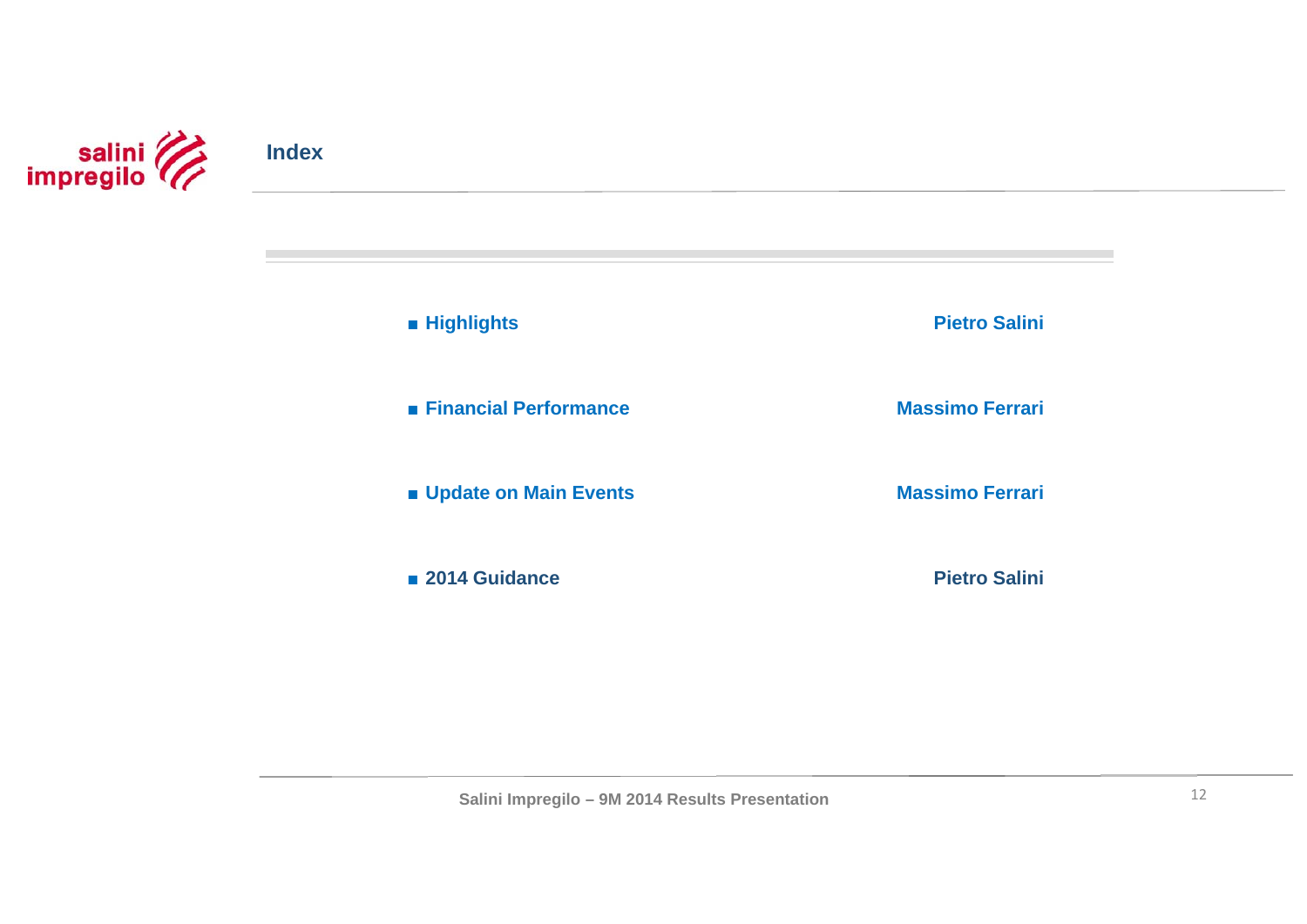# salini **Compregilo**

## **Outlook 2014**

### **2014 OPERATING GUIDANCE REAFFIRMED**

| <b>Targets 2014</b>                             | <b>How Are We Doing?</b>                                                                                                            |
|-------------------------------------------------|-------------------------------------------------------------------------------------------------------------------------------------|
| <b>Revenues +10% vs. 2013</b>                   | 9M 2014 at +7%; target of +10% confirmed                                                                                            |
| <b>EBIT Margin <math>&gt; 5\%</math></b>        | 9M 2014 well above target at 5.9%                                                                                                   |
| <b>Construction Orders in</b><br>Line With 2013 | On track considering orders received post 30-Sep-2014 and orders<br>where the Company is placed as best offer                       |
| <b>Net Financial</b><br><b>Position Neutral</b> | Confident to meet FY 2014 Target considering the cyclical NWC<br>and expected advance payments on existing orders and new<br>orders |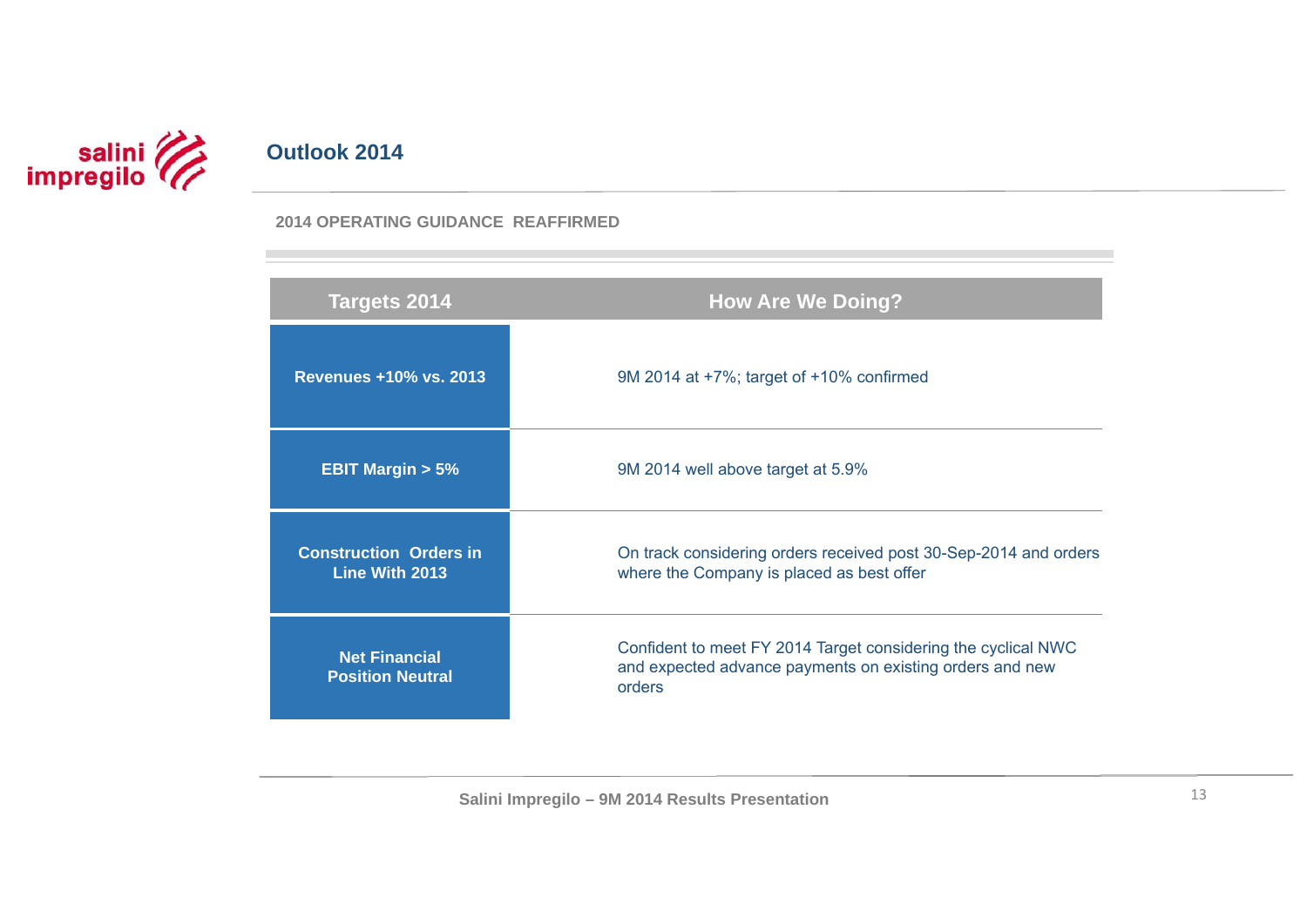

**APPENDIX**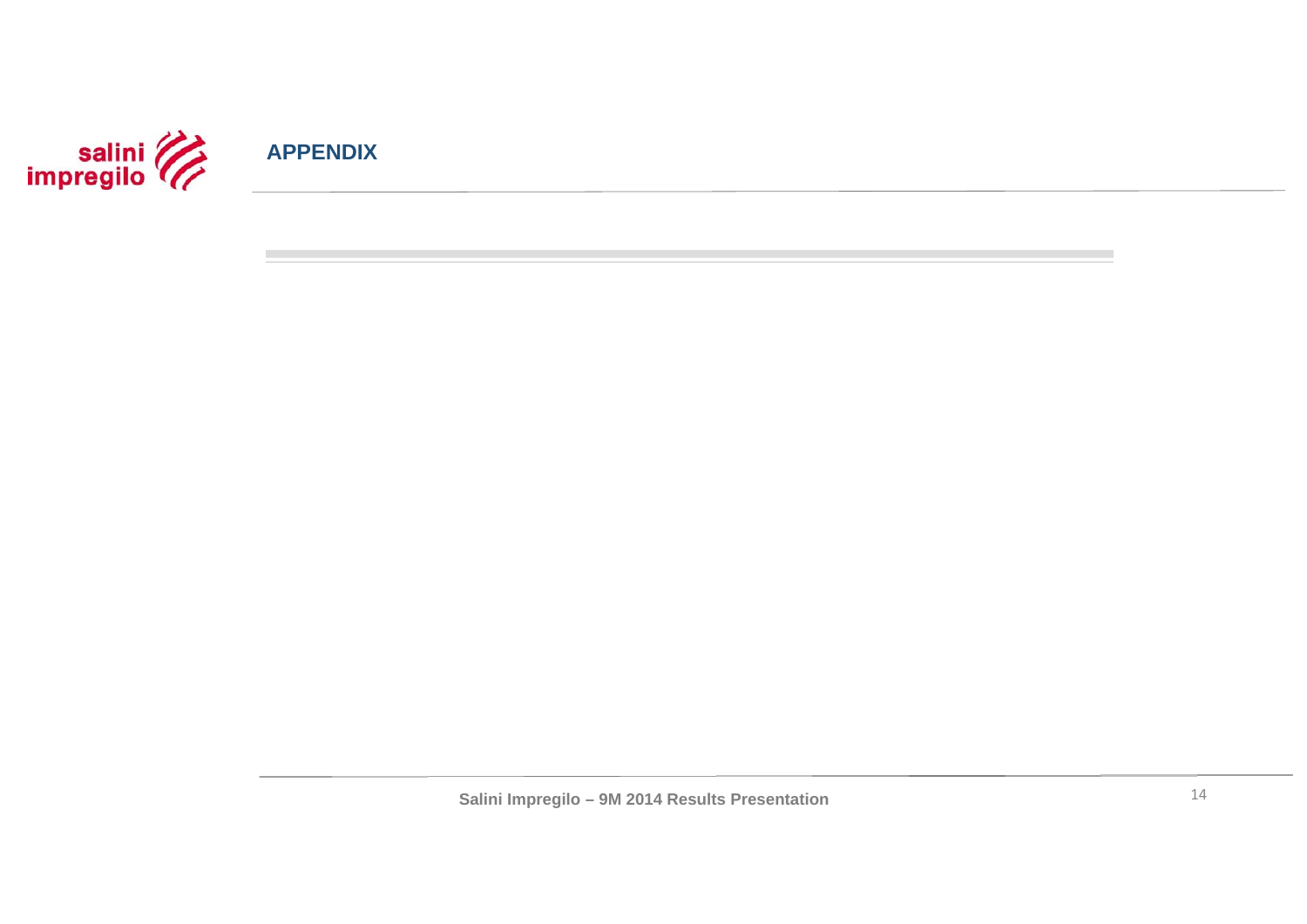

## **Key Financials**

**RECLASSIFIED PROFIT & LOSS** *(on comparable basis)* 

#### **RECLASSIFIED INCOME STATEMENT OF SALINI IMPREGILO GROUP**

| Thousand $\epsilon$                                                   | 9 months 2014 | 9 months 2013 of Salini<br>Group restated on<br>comparable basis | change    |
|-----------------------------------------------------------------------|---------------|------------------------------------------------------------------|-----------|
| Operating revenue                                                     | 3.032.935     | 2.840.616                                                        | 192.319   |
| Other revenue                                                         | 55.407        | 46.637                                                           | 8.770     |
| <b>Total revenue</b>                                                  | 3.088.342     | 2.887.253                                                        | 201.089   |
| Costs                                                                 | (2.788.553)   | (2.631.323)                                                      | (157.230) |
| Gross operating profit (EBITDA)                                       | 299.789       | 255.930                                                          | 43.859    |
| Gross operating profit %                                              | 9.7%          | 8.9%                                                             |           |
| Amortisation and deprecation                                          | (118.158)     | (104.088)                                                        | (14.070)  |
| Operating profit (loss) (EBIT)                                        | 181.631       | 151.842                                                          | 29.789    |
| Return on Sales %                                                     | 5.9%          | 5.3%                                                             |           |
| Net financing costs                                                   | (111.693)     | (68.792)                                                         | (42.901)  |
| Net gains on investments                                              | 4.492         | 5.403                                                            | (911)     |
| Net financing costs and net gains on investments                      | (107.201)     | (63.389)                                                         | (43.812)  |
| Profit (loss) before tax                                              | 74.430        | 88.453                                                           | (14.023)  |
| Income tax expense                                                    | (27.539)      | (44.806)                                                         | 17.267    |
| Profit (loss) from continuing operations                              | 46.891        | 43.647                                                           | 3.244     |
| Profit from discontinued operations                                   | 55.226        | 53.998                                                           | 1.228     |
| Profit (loss) for the period                                          | 102.117       | 97.645                                                           | 4.472     |
| Non-controlling interests                                             | 3.626         | 3.385                                                            | 241       |
| Profit (loss) for the period attributable to the owners of the parent | 105.743       | 101.030                                                          | 4.713     |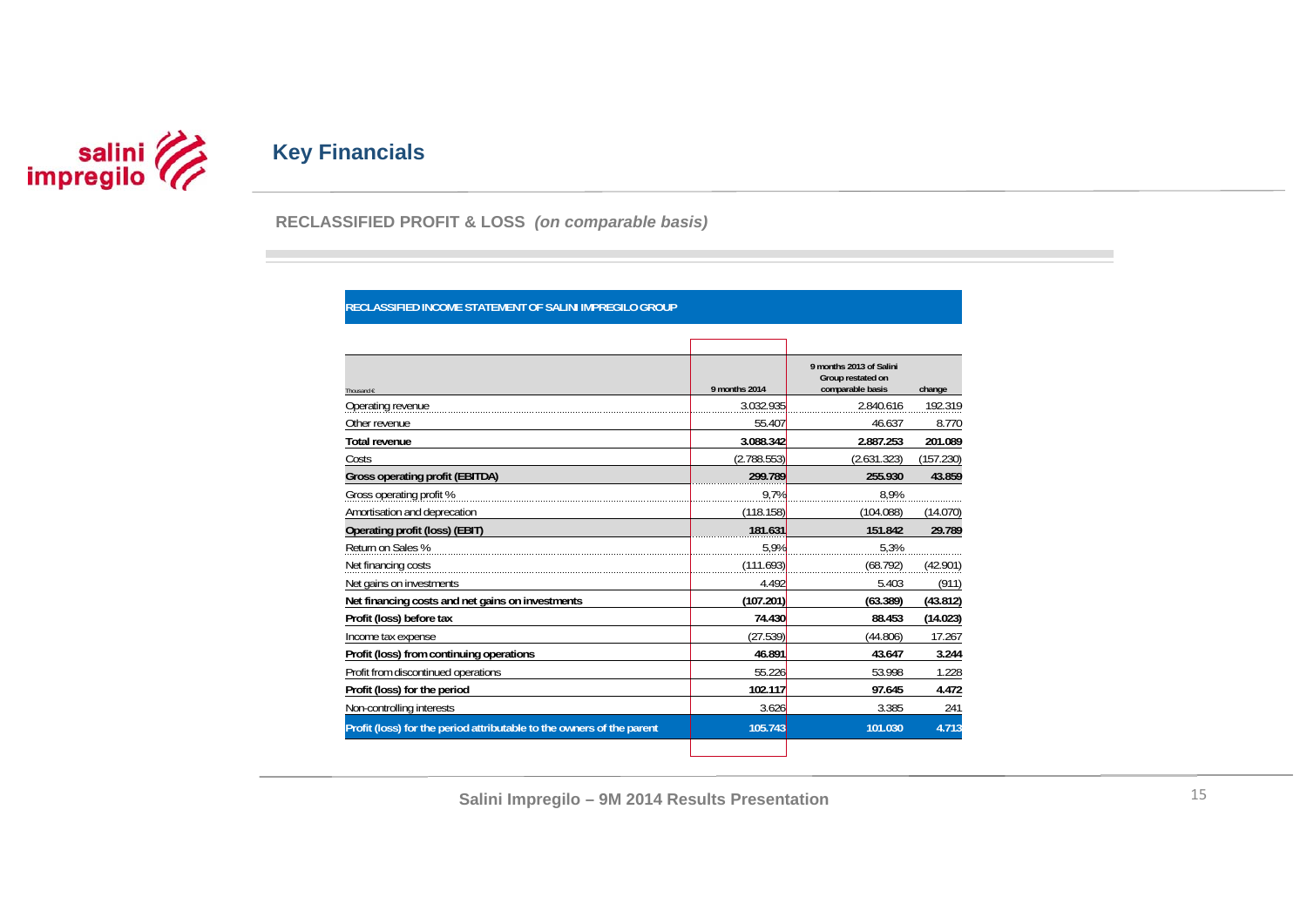

**RECLASSIFIED PROFIT & LOSS** *(Statutory )* 

| Thousand $\epsilon$                                                   | 9 months 2014 | 9 months 2013 (*) of<br>Salini Group restated in<br>compliance with IFRS 3<br>and IFRS 5 | change    |
|-----------------------------------------------------------------------|---------------|------------------------------------------------------------------------------------------|-----------|
| Operating revenue                                                     | 3.032.935     | 2.307.600                                                                                | 725.335   |
| Other revenue                                                         | 55.407        | 34.328                                                                                   | 21.079    |
| Total revenue                                                         | 3.088.342     | 2.341.928                                                                                | 746.414   |
| Costs                                                                 | (2.788.553)   | (2.167.910)                                                                              | (620.643) |
| <b>Gross operating profit (EBITDA)</b>                                | 299.789       | 174.018                                                                                  | 125.771   |
| Gross operating profit %                                              | 9,7%          | 7,4%                                                                                     |           |
| Amortisation and deprecation                                          | (118.158)     | (89.864)                                                                                 | (28.294)  |
| Operating profit (loss) (EBIT)                                        | 181.631       | 84.154                                                                                   | 97.477    |
| Return on Sales %                                                     | 5.9%          | 3.6%                                                                                     |           |
| Net financing costs                                                   | (111.693)     | (60.205)                                                                                 | (51.488)  |
| Net gains on investments                                              | 4.492         | 205.270                                                                                  | (200.778) |
| Net financing costs and net gains on investments                      | (107.201)     | 145.065                                                                                  | (252.266) |
| Profit (loss) before tax                                              | 74.430        | 229.219                                                                                  | (154.789) |
| Income tax expense                                                    | (27.539)      | (26.104)                                                                                 | (1.435)   |
| Profit (loss) from continuing operations                              | 46.891        | 203.115                                                                                  | (156.224) |
| Profit from discontinued operations                                   | 55.226        | (40.934)                                                                                 | 96.160    |
| Profit (loss) for the period                                          | 102.117       | 162.181                                                                                  | (60.064)  |
| Non-controlling interests                                             | 3.626         | 3.207                                                                                    | 419       |
| Profit (loss) for the period attributable to the owners of the parent | 105.743       | 165.388                                                                                  | (59.645)  |

IFRS 5 with reference to Todini Costruzioni Generali and Fisia Babcock Environment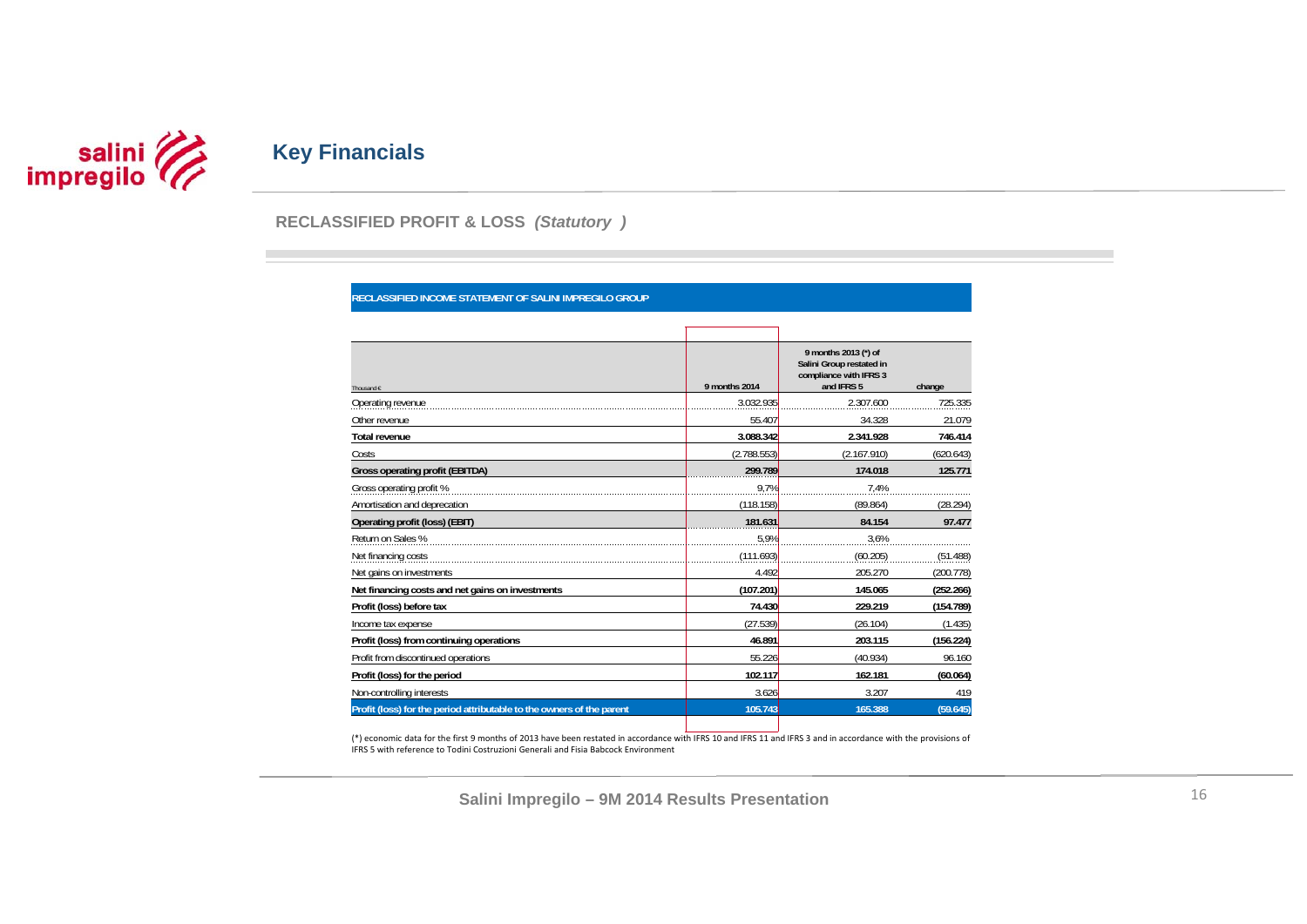

#### **RECLASSIFIED BALANCE SHEET**

#### **RECLASSIFIED CONSOLIDATED BALANCE SHEET OF SALINI IMPREGILO GROUP**

| Thousand $\epsilon$                                         | 30 September 2014 | 31 December 2013 (§) | change    |
|-------------------------------------------------------------|-------------------|----------------------|-----------|
| Non-current assets                                          | 802.873           | 746.858              | 56.015    |
| Non-current assets held for sale, net                       | 191.113           | 235.543              | (44.430)  |
| Provisions for risks                                        | (104.950)         | (102.207)            | (2.743)   |
| Post-employment benefits and employee benefits              | (19.772)          | (20.508)             | 736       |
| Other non-current assets, net                               | 16.875            | 16.502               | 373       |
| Net tax assets                                              | 91.339            | 81.153               | 10.186    |
| Inventories                                                 | 235.024           | 215.321              | 19.703    |
| Contract work in progress                                   | 1.389.869         | 1.105.176            | 284.693   |
| Progress payments and advances on contract work in progress | (1.710.070)       | (1.630.770)          | (79.300)  |
| Receivables                                                 | 1.921.032         | 1.886.462            | 34.570    |
| Payables                                                    | (1.390.750)       | (1.382.725)          | (8.025)   |
| Other current assets                                        | 370.188           | 287.889              | 82.299    |
| Other current liabilities                                   | (226.571)         | (214.837)            | (11.734)  |
| Working capital                                             | 588.722           | 266.516              | 322.206   |
| Net invested capital                                        | 1.566.200         | 1.223.857            | 342.343   |
| Equity attributable to the owners of the parent             | 1.122.793         | 699.627              | 423.166   |
| Non-controlling interests                                   | 32.657            | 192.522              | (159.865) |
| Equity                                                      | 1.155.450         | 892.149              | 263.301   |
| Net financial position                                      | 410.750           | 331.708              | 79.042    |
| <b>Total financial resources</b>                            | 1.566.200         | 1.223.857            | 342.343   |

(§) the balance sheet at December 31, 2013 has been restated in accordance with IFRS 10 and IFRS 11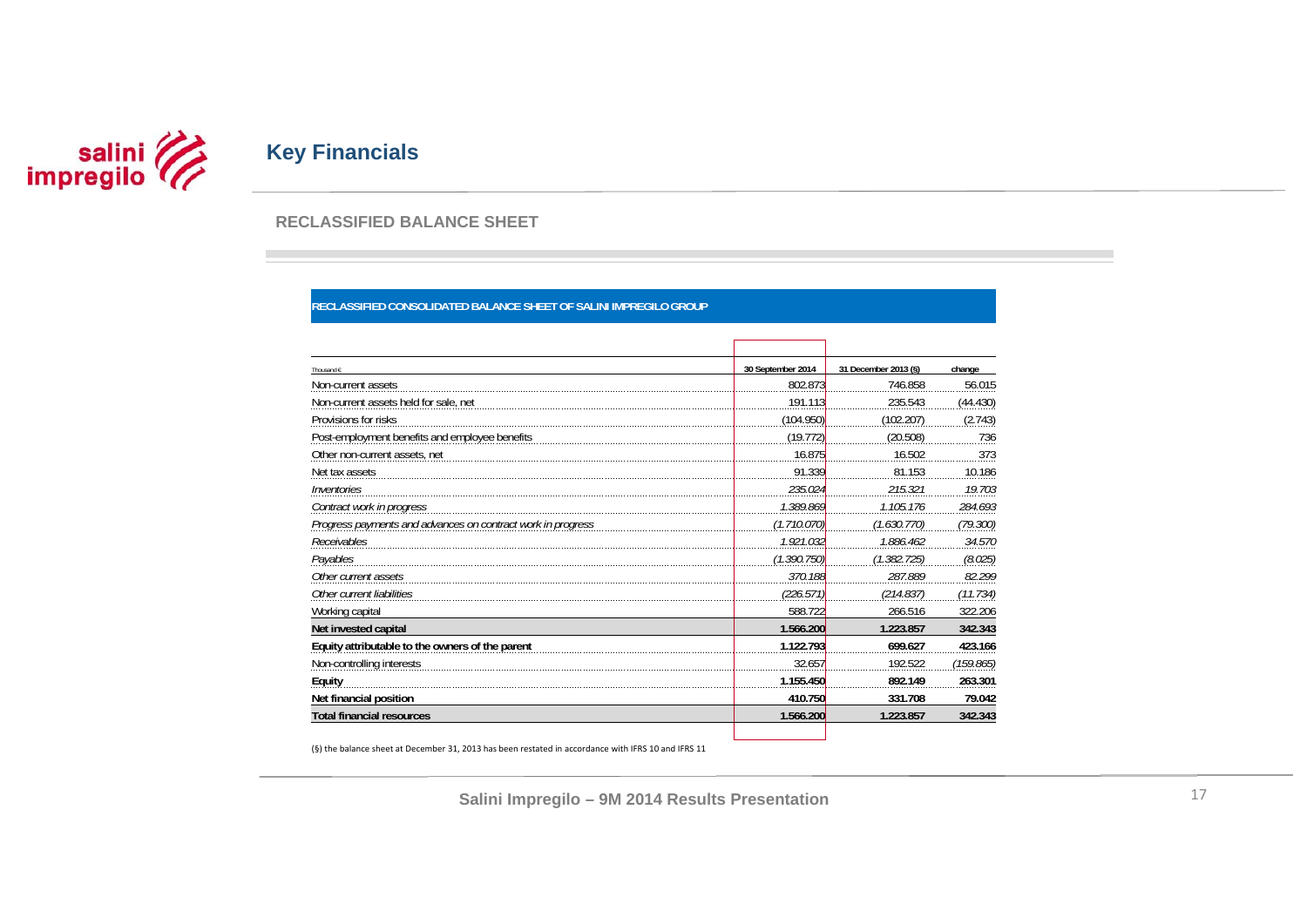

#### **NET FINANCIAL POSITION**

#### **NET FINANCIAL POSITION OF SALINI IMPREGILO GROUP**

| f/000                                                             | September 30 2014 December 31 2013 |             | Changes    |
|-------------------------------------------------------------------|------------------------------------|-------------|------------|
|                                                                   |                                    | (a)         |            |
| Non current financial assets                                      | 59.689                             | 48.928      | 10.761     |
| Current financial assets                                          | 17.925                             | 222,113     | (204, 188) |
| Cash & Cash equivalents                                           | 442,579                            | 908,631     | (466, 052) |
| Total cash and cash equivalents and other financial assets        | 520,193                            | 1,179,672   | (659, 479) |
| Bank and other loans                                              | (459, 911)                         | (634, 693)  | 174,782    |
| <b>Bonds</b>                                                      | (550, 336)                         | (552, 542)  | 2,206      |
| Finance lease payables                                            | (106, 695)                         | (97, 671)   | (9,024)    |
| <b>Total non-current indebtedness</b>                             | (1, 116, 942)                      | (1,284,906) | 167,964    |
| Current portion of bank loans and current account facilities      | (176, 176)                         | (313, 819)  | 137,643    |
| Current portion of bond issues                                    | (12, 403)                          | (11, 154)   | (1, 249)   |
| Current portion of finance lease payables                         | (46, 624)                          | (45, 422)   | (1, 202)   |
| <b>Total current indebtedness</b>                                 | (235, 203)                         | (370, 395)  | 135,192    |
| Derivative assets                                                 | $\Omega$                           | 1,016       | (1,016)    |
| Derivative liabilities                                            | (5,662)                            | (4, 354)    | (1, 308)   |
| Financial assets held by SPVs                                     | 604,927                            | 223,789     | 381,138    |
| Current indebtedness held by SPVs                                 | (176, 663)                         | (62,046)    | (114, 617) |
| Non-current indebtedness held by SPVs                             | (1,400)                            | (14, 484)   | 13,084     |
| Total other financial assets (liabilities)                        | 421,202                            | 143,921     | 277,281    |
| Total net financial position - continuing operations              | (410, 750)                         | (331,708)   | (79, 042)  |
| Net financial position for assets held for sale                   | (50, 839)                          | (53,868)    | 3,029      |
| Net financial position including non-current assets held for sale | (461,589)                          | (385, 576)  | (76, 013)  |

(a)The data at December 31, 2013 were reclassified due to the adoption of the new standards IFRS 10 and IFRS 11.